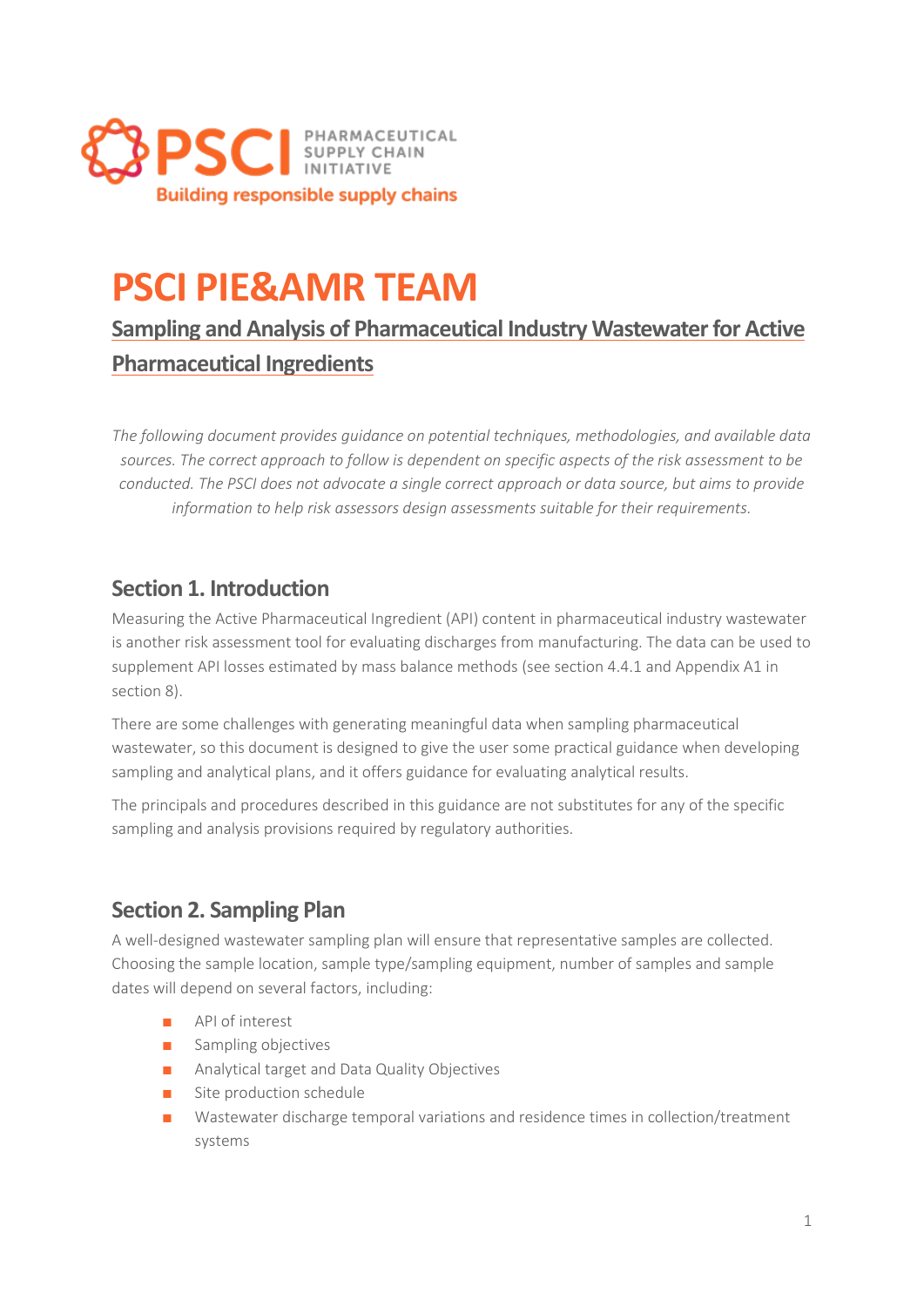#### 2.1 Pre-Planning

Understanding the general production process flow for the API of interest is paramount. A process flow diagram showing the point of generation (POG) and fate (wastewater treatment, off-site incineration, recovery, etc.) for all liquid losses will help determine what, where, how and when to sample.

The sampling objective should be clearly understood. Wastewater samples are typically collected to help quantify API losses associated with a production line or specific unit operation. When quantifying API losses for an entire production line, sampling the total wastewater discharged from the site or a building is most common. Although not always practical, sampling a dedicated process wastewater line (no sanitary or utility wastewater) is desired to minimise analytical matrix interferences. Sampling a specific unit operation at the POG is useful in distinguishing high API waste streams from low API waste streams. Understanding the relative strength of API-containing waste streams can help drive targeted control strategies.

The analytical target (detection limit) and data quality objectives (DQOs) should be established with the contract laboratory well in advance of sampling. For wastewater sampling purposes, the DQOs and analytical detection limits will help determine how much (volume) and how many samples should be collected for analysis. Guidance on setting analytical detection limits and DQOs is provided in more detail in Section 3.

Given the typical campaign operation of pharmaceutical manufacturing, aligning wastewater sampling with the production schedule can be challenging. Know the schedule well in advance and be prepared for changes. Special emphasis may be needed on short-run campaigns where opportunities to sample may be limited.

Typical batch operations in pharmaceutical production usually generate wastewater discharges that are temporal in nature (i.e. equipment cleaning). Understanding when and where in the process the target API wastewater discharges occur will help establish a sampling timeframe. Include the residence times of wastewater collection and wastewater treatment systems when establishing sample dates.

#### 2.2 Choosing a Sample Location

Choosing the sample location will depend on the sampling objective. Targeting specific production processes at or near the point of generation (POG) or quantifying API in the total wastewater discharged from the site are the two basic scenarios.

A challenge when sampling at POGs is accessibility. There may be access restrictions due to GMP protocol or there may be no simple means to divert targeted waste streams to a sample collection point. Use of totes/IBCs and temporary piping may be necessary, and this could be disruptive to the normal production process. Careful planning with production personnel is necessary.

When sampling at the POG does not fit the sampling objective or when it is not practical, sampling the total wastewater discharge from the site is an option. Accessibility becomes less of an issue, particularly for sites required to collect routine samples required by permit or license. The challenge with this scenario is with the laboratory analysis because a total wastewater effluent sample is more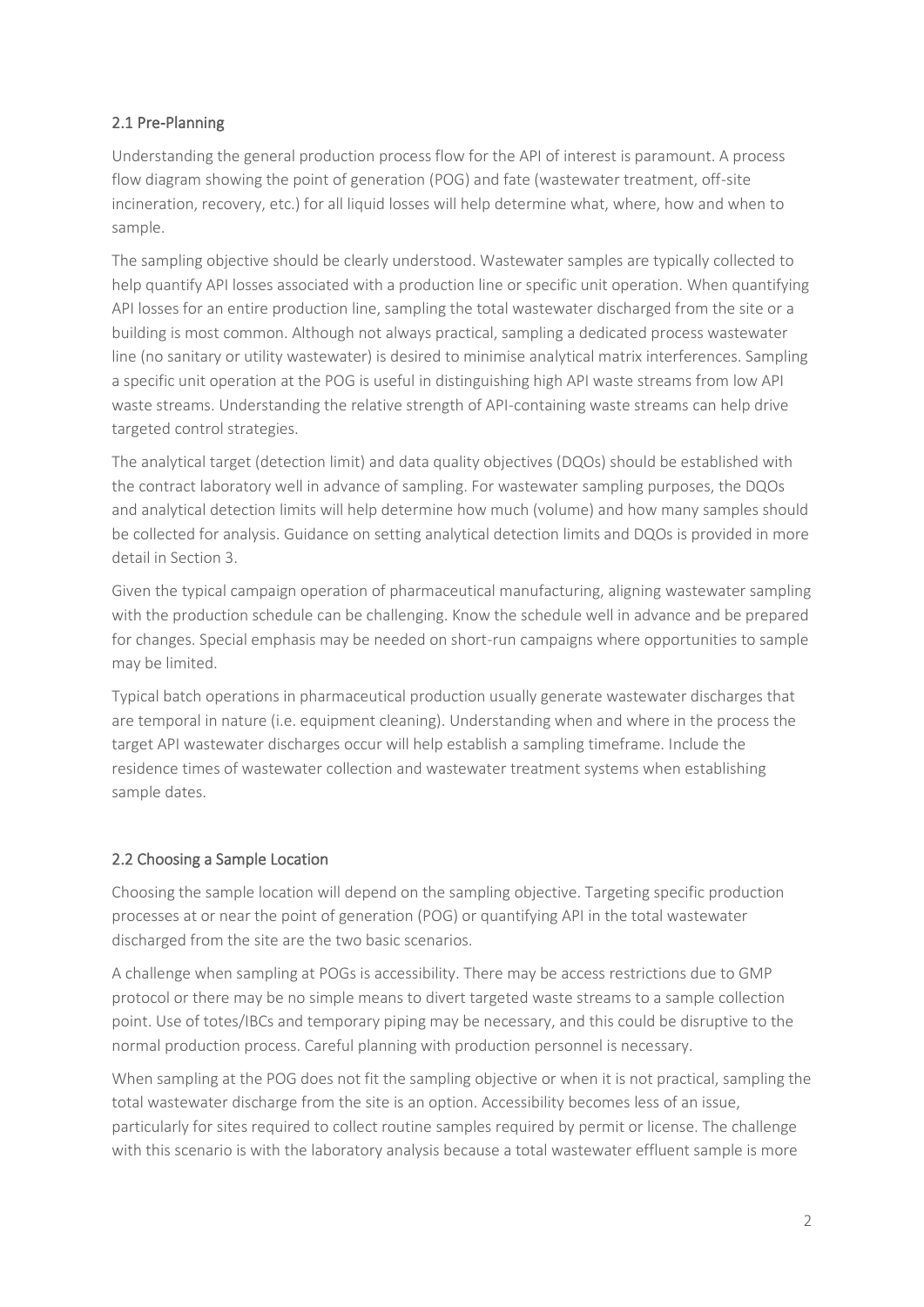complex, and it can present more matrix interferences that could impact analytical detection limits (see section 3). On the other hand, dilution means you may need a more sensitive analytical method.

Choose a location that meets the sampling objective and is the least intrusive to production operations.

#### 2.3 Choosing Sample Type/Sampling Equipment

There are two types of wastewater samples: grab or composite.

A grab sample is a single sample collected over a short period of time (usually instantaneously). Analysis of a grab sample will indicate the characteristics of the wastewater sampled at a location and point in time. It cannot usually be extrapolated to longer averaging times.

Grab samples are useful and typically most practical when collecting at the point of generation (POG) in the production process, and when a wastewater discharge occurs over a short period of time (i.e. equipment cleaning), or where routine discharges have quality criteria (i.e. an aqueous mother liquor). However, it is important to ensure that a grab sample is representative of the entire discharge. In cases where it is not, collecting a series of grab samples to form a composite is acceptable.

Composite samples are intended to represent the composition of a wastewater over a specified averaging period (e.g., typically 24-hours). There are two types of composite sample:

- *Flow-weighted* the composite consists of multiple grab samples collected during the averaging period and whose volume added to the composite sample is calculated based on the wastewater flow at the time that the grab sample was collected.
- *Time-weighted* grab samples collected at specified time intervals during the averaging period are added in equal volume to the composite sample.

In general, flow-weighted composites are the preferred method for sampling continuous wastewater discharges because they usually provide the most representative sample. However, flow-weighted composite samples require special equipment that may not be readily available or practical, unless there is an existing permit or license requirement. In cases where it is possible to collect a flowweighted composite sample, collecting a time-weighted composite sample is acceptable.

Sample collection can be performed either manually or automatically. The decision as to the type of sampling equipment to use is generally site-specific and depends upon the type of samples required to meet the project objectives and the planned duration of the sampling program (e.g., routine monitoring versus one-time sampling). Programmable automatic samplers that can collect either grab samples or composite samples simplify sample collection and minimise the amount of manual intervention.

The following principles should be considered when selecting sampling equipment:

1. Physical conditions for obtaining the samples – Accessibility to the sampling point is typically more challenging when sampling at the POG, especially when working in GMP areas or where there is no convenient means to divert targeted waste streams to a sample collection point. The use of totes/IBCs and temporary piping may be necessary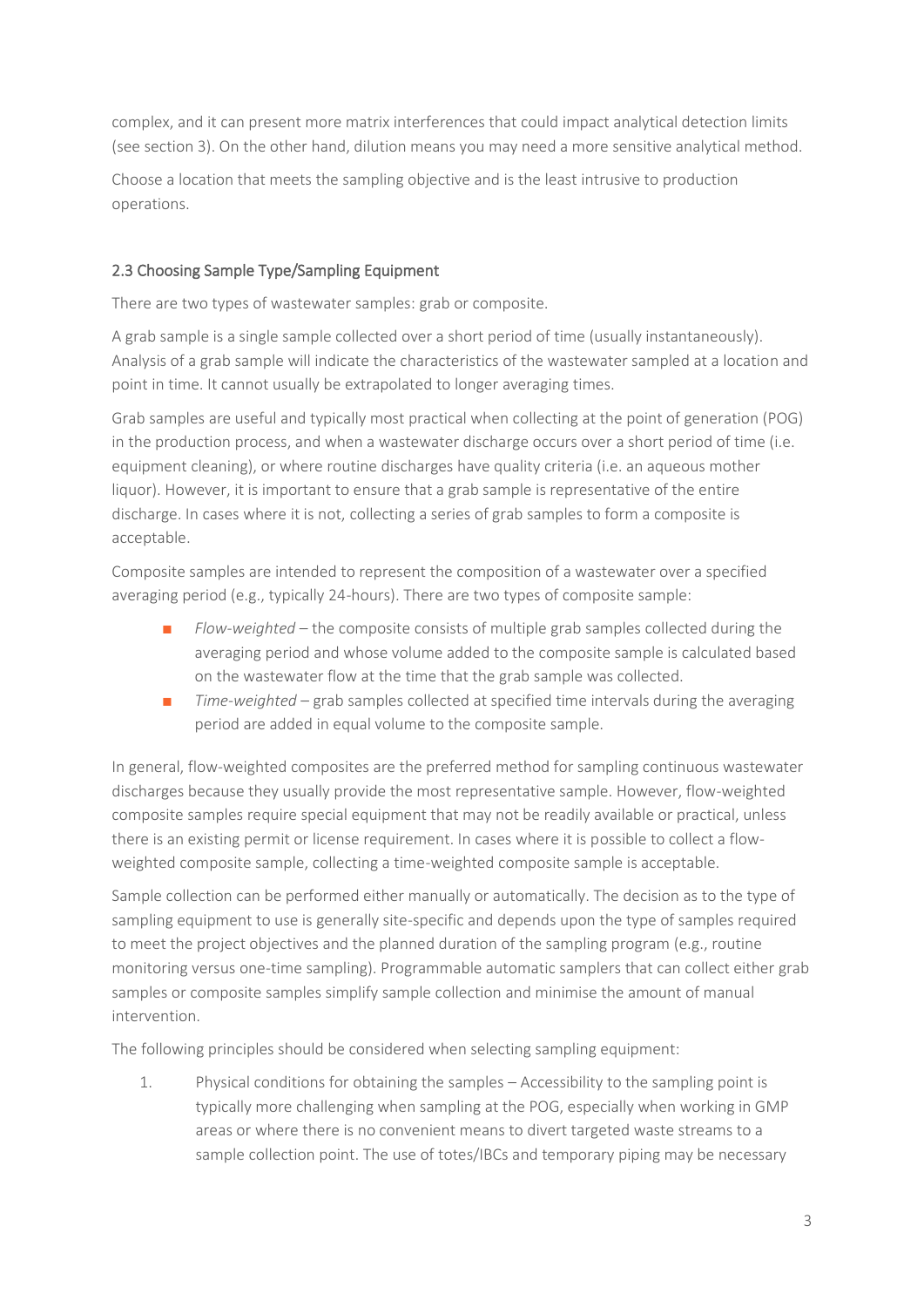- 2. Volume of sample required for all specified analyses The analytical lab requirement is typically small (<1 litre), but it is important to collect a large enough sample that is representative of the entire discharge; size collection equipment appropriately.
- 3. Compatibility of sample containers with the type of analyses to be performed Glass amber bottles are preferred to minimise API adherence to sample container walls and to minimise photolysis; establish specific requirements with the contract laboratory.
- 4. Requirements for preservative addition and holding times Most samples must be preserved to prevent changes in chemical composition between the times of sampling and analysis. Maximum holding times for preserved samples should also be established to assure that the analysis is conducted before chemical composition changes occur in the stored samples. The required preservation and holding times for samples collected will either be supplied by the approved analytical method or determined when a method is developed using your sample matrix.
- 5. Sample refrigeration provisions should be made to keep samples cool during collection (composite samplers), during interim storage and during shipping.
- 6. Programming capabilities of automatic samplers ideally capable of collecting flowweighted samples when flow monitoring can be integrated.

In summary, when choosing sample type and sampling equipment:

- Collecting representative samples is required
- Choose sample type depending on the project objective and wastewater discharge duration
- Use grab samples typically at POG and/or when discharge duration is short
- Use composite samples typically when total wastewater effluent from the site is sampled
- Composite samples are usually preferred (most representative)
- Automatic samplers offer the most flexibility and minimal manual intervention
- Establish sample container type, sample volume, preservatives, holding times and packaging/shipping requirements with the contract laboratory

#### 2.4 Determining Number of Samples

The number of samples to collect will depend on several factors: project objectives, the nature and frequency of the wastewater discharge, the duration of the discharge and the residence time through the wastewater collection system and treatment plant, where applicable.

When sampling at or near the point of generation, sample sets should be defined based on the nature and discharge frequency of the process operations. A typical POG sampling scenario involves collecting equipment cleaning samples. Wastewater discharges from equipment

cleaning will vary widely in volume and duration depending on equipment size and cleaning methodology (manual vs. clean-in-place). Also, the discharges may vary from batch-to-batch, so consider collecting multiple samples.

When sampling wastewater effluent, collecting a minimum of three consecutive daily composite samples is recommended. In some cases, consider extending sampling to more than three days if discharges to wastewater occur over an extended period. Conversely, smaller sample sets may be justified given site-specific conditions, such as batch operations where all activities (including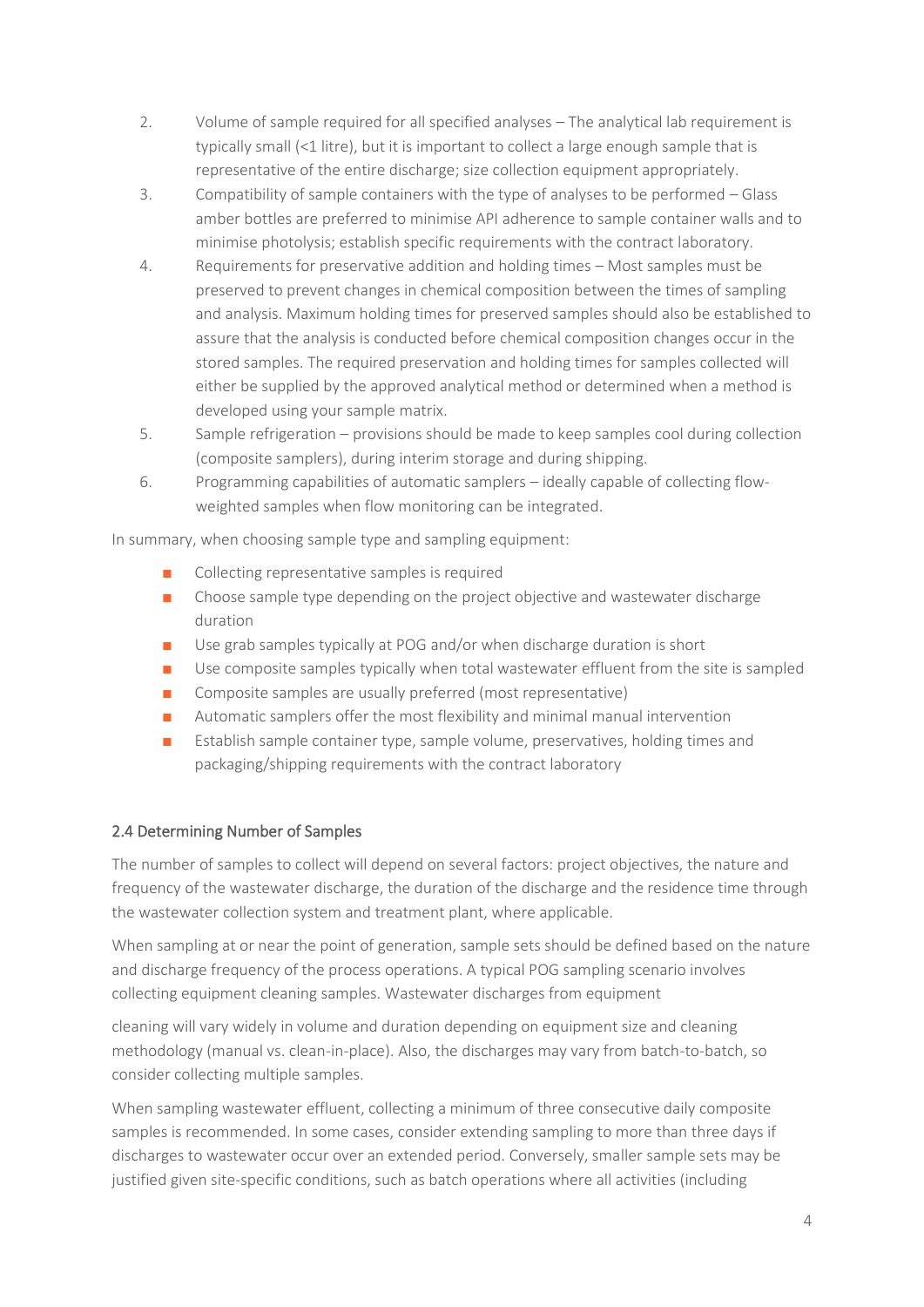equipment cleaning) may occur on one day. However, a larger dataset is usually more desirable because it can capture variability and peak discharges.

#### 2.5 Establishing Sample Dates

Establish sample dates based on the production schedule for each API of interest, the process knowledge predicting process steps with API losses, the nature and duration of the discharge (batch vs. continuous), and the residence time through wastewater collection systems and treatment plants, where applicable.

Sampling dates should be directly linked to the discharge activity and its duration. Collecting samples at the POG should be straightforward. Often these discharges are of a batch nature and short duration, so timing the collection with production personnel is critical. Otherwise, a sampling opportunity could be missed or samples not representative of the actual discharge could be collected.

Sampling dates at the site wastewater effluent involves a little more planning. It is still important to understand the timing of API-containing discharges associated with the process, but when to start and stop collecting daily composites depends on the residence time through wastewater collection system and treatment plant if sampling downstream from the POG. For process operations where there is a primary source of API-containing wastewater (equipment cleaning), start sampling when the activity is expected to occur and ensure that the sampling event is long enough to account for any residence time. For example, if cleaning starts on Monday and the residence time is 24 hours, the recommended 3-consecutive day sample period would be adequate. Consider extending sampling to more than 3 days if equipment cleaning activities or other discharges to wastewater occur over a period of several days.

#### 2.6 Recordkeeping Considerations

Maintaining complete records is very important. When samples are collected and how they are handled until receipt by the lab is typically captured on a chain-of-custody form provided by the contract lab. It will typically provide:

- The sample identification number.
- The container description (material, volume).
- The analyses to be performed on the sample.
- Any preservatives added to the sample.
- Any special instructions for sample handling or analysis.
- The date, time, and signature of everyone that is responsible for and has possession of the sample, beginning with the individual collecting the sample and ending with the individual at the laboratory that takes custody of the sample.

If not using a standard chain-of-custody form, maintain a sampling log that captures the information above. In the sampling log, it is also recommended that production activities generating wastewater for the API of concern are recorded, and that wastewater flow rates (either at the POG or total site discharge) are recorded so that mass discharge rates can be calculated.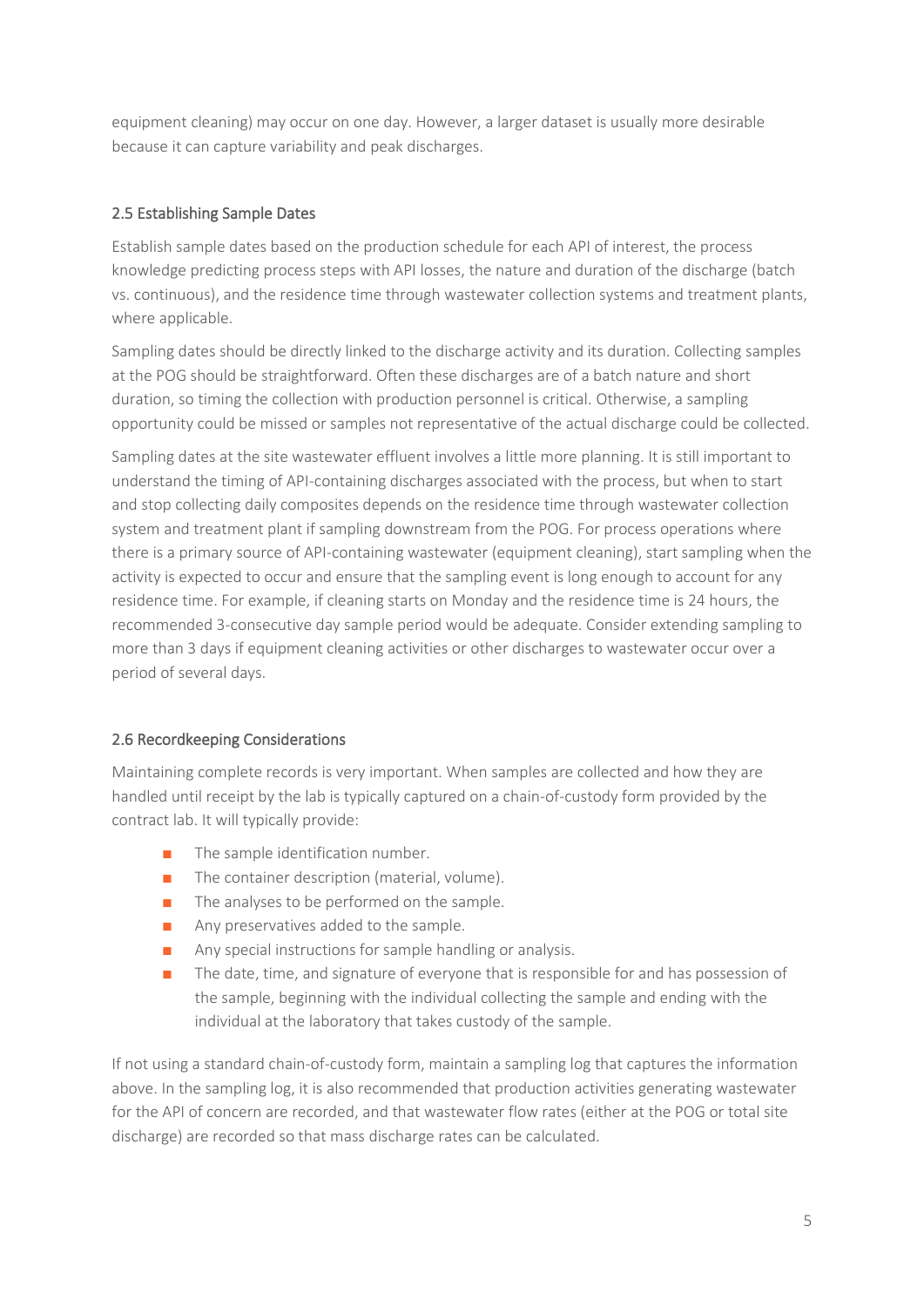## **Section 3. Analytical Plan**

The combination of low PNECs and lack of standard analytical methods to measure APIs in wastewater presents a challenge.

It is not typical to monitor APIs in wastewater unless there is a permit or license requirement. The limited regulatory framework means that few commercial labs have the capacity or expertise to test API in a complex wastewater matrix at the low concentrations typically needed (ng/L) to make meaningful risk assessments. Internal Quality Control labs can test for API but typically in a clean matrix and at a high method detection limit (mg/L).

Given these limitations, it is often necessary to partner with a lab (commercial or academic) to develop analytical methods sensitive enough to measure an API concentration that would result in a PEC lower than the PNEC based on site specific flow rates and receiving water dilution factors. It doesn't necessarily mean that the analytical method detection limit must be less than the PNEC.

Determining which analytical method is most appropriate should be discussed with the laboratory. It is also important to understand the quality assurance/quality control (QA/QC) specifications for analytical methods that will be used, detection and quantitation limits, and matrix interferences.

#### 3.1 Analytical method selection

Analytical method selection involves, at a minimum, selecting methods that meet the following:

- 1. The quality control (QC) tests in the method must be an integral part of the method;
- 2. The QC acceptance criteria in the method must be part of the method; and
- 3. The method detection limit (MDL) should be at least one third (1/3) the concentration limit being targeted.

The concentration limit being targeted can be calculated from the PNEC value and dilution factors. For example, if measuring API in total site wastewater effluent discharging directly to a surface water with a dilution factor of 50 and a PNEC of 0.01 mg/L, an MDL of 0.2 mg/L would be appropriate (0.01 mg/L × 50 × 0.33). Note that there may be instances where an MDL of 1/3 of the concentration limit is not achievable. These instances should be handled on a case by case basis.

#### 3.2 Detection and Quantitation Limits

Detection and quantitation limits are essential components of an analytical method. Many different names are given to detection and quantitation limits by the different organizations that develop analytical methods. However, all of them can be simplified into two basic definitions:

- A *detection limit* is the lowest concentration of a substance that can be identified in a sample matrix. The concentration is so low that the concentration of the chemical present in the sample is uncertain and cannot be reported with acceptable accuracy.
- A *quantitation limit* (also called quantification limit, LoQ) is the lowest concentration of a substance in a sample matrix that can be measured at a specified level of precision (e.g.,  $\pm$ 30%).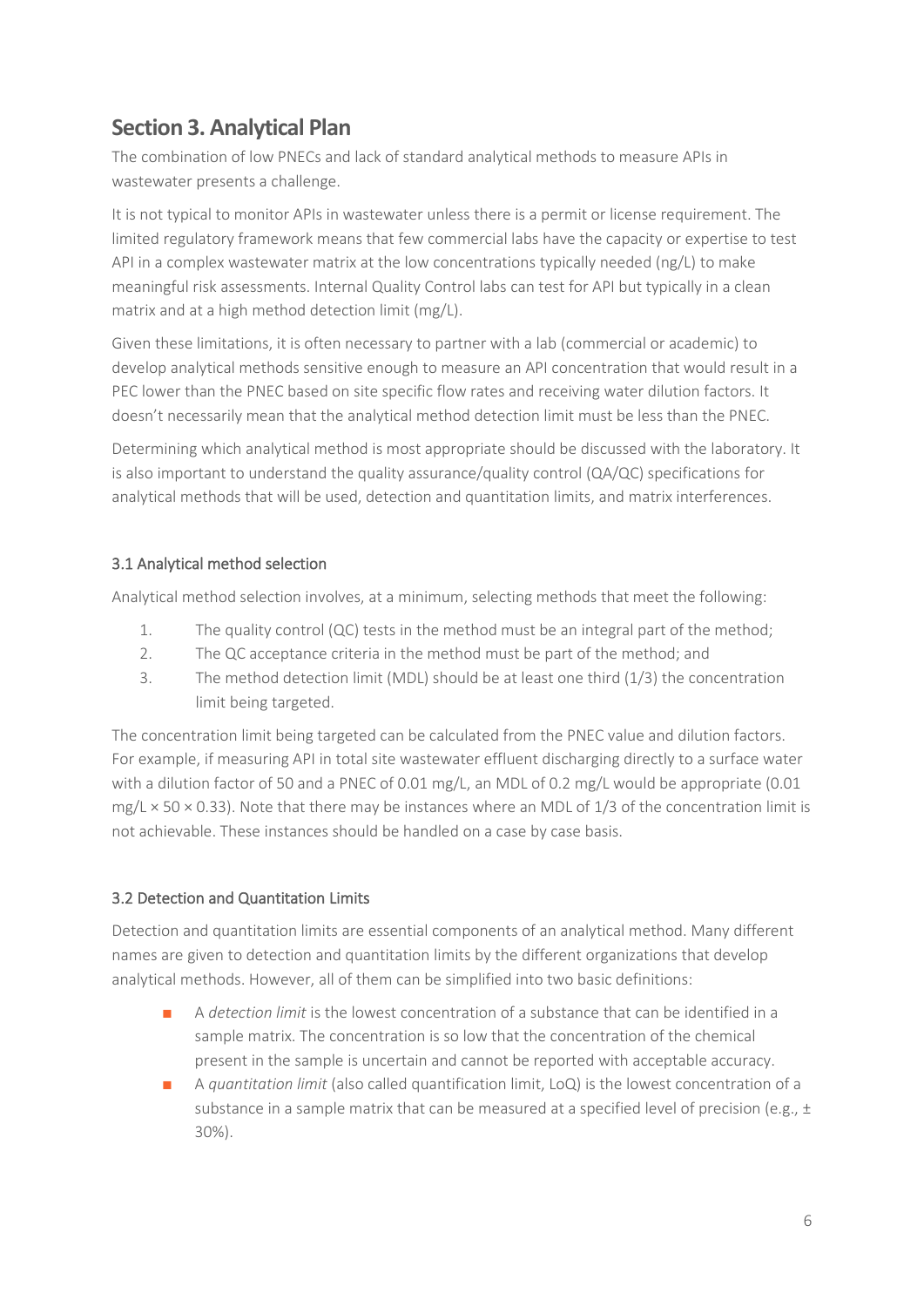The quantitation limit for a substance in a sample matrix is always greater than the detection limit for that substance in the same matrix.

The difference between detection limits and quantitation limits is very important. At a quantitation limit, there is a much lower chance of a false positive measurement (i.e., reporting a substance as present when it is not) than there is at a detection limit. While not always possible, it is best to assure that the quantitation limit is enough for determining whether a PNEC value is being met.

#### 3.3 Quality Assurance/Quality Control

Discuss Data Quality Objectives (DQOs) with the lab so that they can integrate quality assurance/quality control (QA/QC) measures into the analysis. There are several QA/QC measures that can be used to interpret the quality of the laboratory data.

#### 3.3.1 Analysis of Spikes

The term spike refers to a known quantity of a target analyte that is added to a sample before analysis. The recovery of a spike from a sample (expressed as a percent of the spike concentration) is a measurement of the accuracy of the analysis. Accuracy is defined as how close a measurement is to the true concentration of the target analyte in a sample. The lab should establish a range of recoveries that is acceptable. Sometimes, spikes before sampling to cover the whole process (preservation, sampling, cooling, etc.) make sense. Also, field blanks should be taken.

#### 3.3.2 Analysis of Duplicates

Duplicate analyses are used to evaluate precision, which is the variance in measured concentrations. Discuss with the lab what duplicates analysis is appropriate. If field duplicates are desired, then that should be programmed into the sampling plan. Otherwise, the lab can perform method or instrument duplicates on random samples that are received provided that enough sample volume is collected. The lab should establish a precision range that is acceptable.

#### 3.3.3 Analysis of Blanks

A blank is a sample that should be completely free of the target API. The objective of the blank is to detect contamination and/or interference problems, or to document their absence. As with duplicate samples, blanks can be introduced at various points in the sampling and analytical process. There are several types of blanks commonly used: trip, field, equipment, method, instrument. If field or equipment blanks are desired, then that should be programmed into the sampling plan. At the very least, field blanks should be considered for analysis.

#### 3.3.4 Analysis of Standards

Standards are used to assess instrument calibration and method performance. Most instrumental test methods require analysis of calibration standards every day the instrument is used, and one or more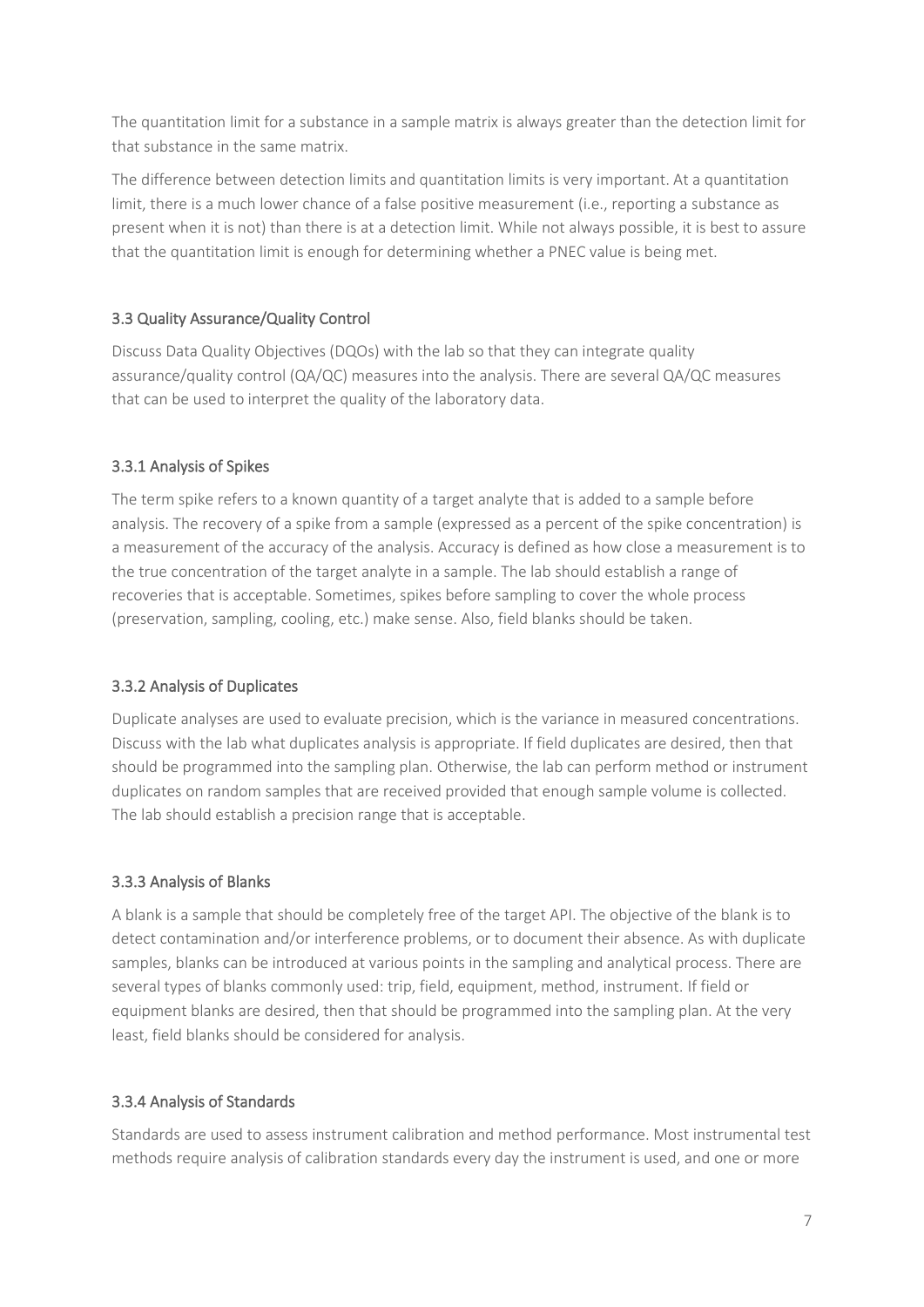check standards are processed with every batch of samples analysed. The lab will typically prepare the standards and it will establish acceptance criteria.

#### 3.3.5 Matrix interferences

Both the physical properties and chemical composition of a sample can influence the ability of an analytical method to measure a target analyte. Typically, matrix interferences will cause poor precision, poor recovery, and/or elevated MDLs and quantitation levels in a sample. If the interference is severe, the method may be unable to achieve the method performance requirements.

Matrix interferences most often occur in complex samples, and particularly in untreated and/or partially treated process wastewaters. Dilution of the sample is one approach to remove high concentration interferences, but it can elevate detection limits to concentrations that exceed target values. Most analytical methods include procedures that laboratories can implement to try to reduce matrix interferences. Be sure to identify samples where there is a higher risk of matrix interferences.

## **Section 4. Data Evaluation**

How the data will be used will vary depending on the project objective. Are total API losses from the site being quantified? Are select processes being targeted to isolate and control a part of the API loss?

No matter the case, and as a first step, use the maximum measured API concentration in your risk analysis. If this worst-case condition indicates that the PEC is less than the PNEC, generally no further action is required. If the PEC is greater than the PNEC under these worst-case conditions, additional statistical analysis of the sample results should be performed to determine the appropriate indicator value for the risk assessment. For example, it may be appropriate to average the sample results. Also, if additional treatment occurs downstream of the discharge, it may be appropriate to perform modelling of the treatment system.

It is not uncommon to see API concentrations measured in wastewater that result in Predicted Environmental Concentrations (PECs) lower than those derived from mass balances, especially when conservative assumptions are made in the mass balance analysis. An order of magnitude difference should not be an alarm. When there is a big difference between the two methodologies, re-examine mass balances, validate the representativeness of the samples collected and consider additional wastewater testing.